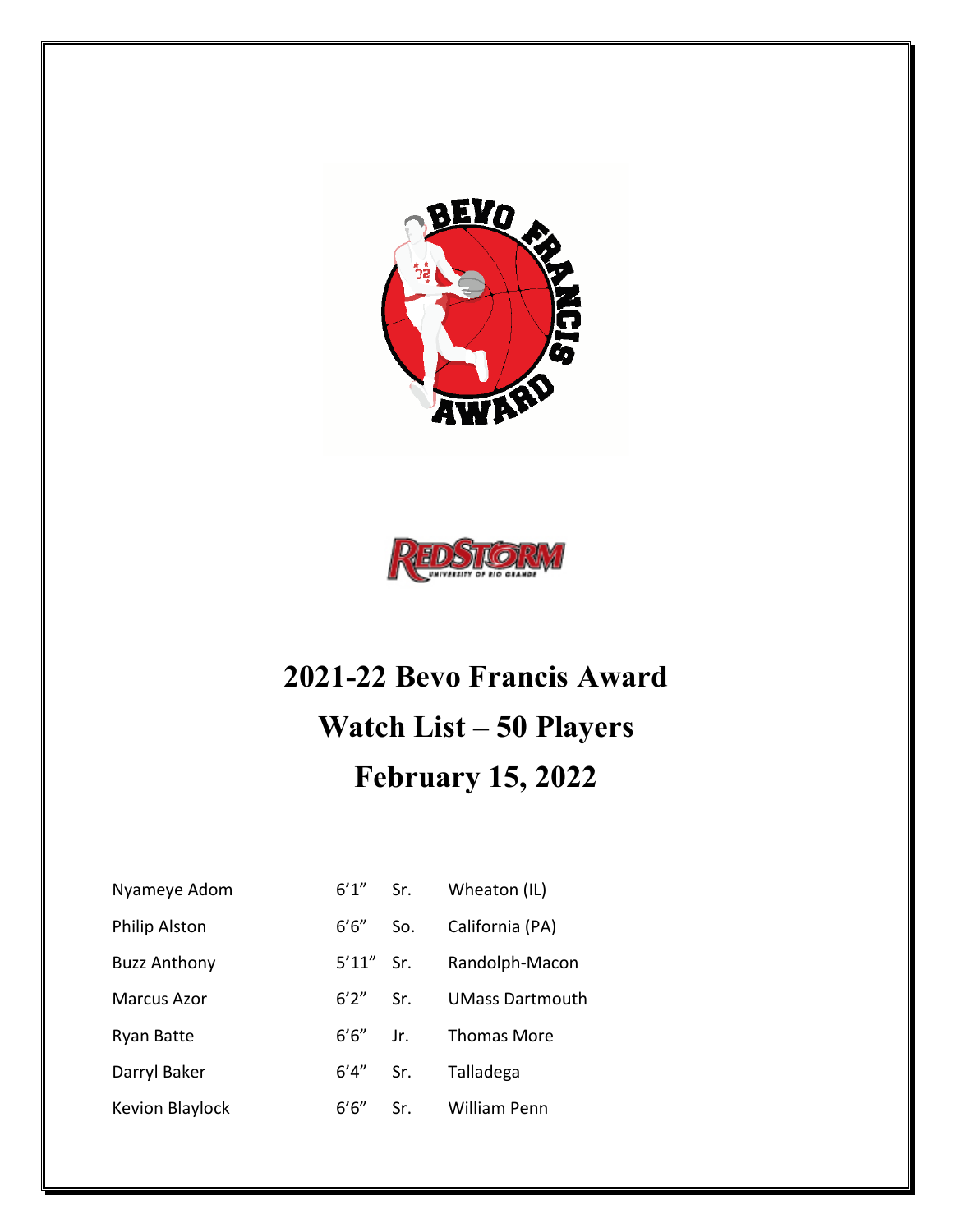| Levi Borchert          | 6'5''  | Jr. | UW-Oshkosh             |
|------------------------|--------|-----|------------------------|
| <b>Tray Buchanan</b>   | 6'1''  | Sr. | <b>Emporia State</b>   |
| <b>Myles Burns</b>     | 6'6''  | Sr. | Loyola (LA)            |
| <b>Bryce Butler</b>    | 6'5''  | So. | West Liberty           |
| <b>Patrick Cartier</b> | 6'8''  | Jr. | Hillsdale              |
| Romeo Crouch           | 6'3''  | Sr. | Embry-Riddle           |
| Antwaan Cushingberry   | 5'8''  | Sr. | St. Francis (IN)       |
| Jack Davidson          | 6'1''  | Sr. | Wabash                 |
| <b>Conner Delaney</b>  | 6'0''  | Sr. | Johns Hopkins          |
| Kenny Dye              | 6'0''  | Jr. | Queens                 |
| David Ejah             | 6'7''  | So. | St. Francis (IN)       |
| Jordan Guest           | 6'9''  | Jr. | Lincoln Memorial       |
| Armoni Foster          | 6'4''  | Jr. | <b>IUP</b>             |
| <b>Alex Gross</b>      | 6'10'' | Sr. | <b>Olivet Nazarene</b> |
| <b>Matthew Helwig</b>  | 6'4''  | Sr. | North Central (IL)     |
| <b>Parker Hicks</b>    | 6'6''  | Sr. | Lubbock Christian      |
| <b>Trevor Hudgins</b>  | 6'1''  | Sr. | <b>NW MO State</b>     |
| Josiah Johnson         | 6'1''  | Jr. | Mary Hardin Baylor     |
| KJ Jones               | 6'6''  | So. | Emmanuel (GA)          |
| Kyran Jones            | 6'5''  | Jr. | Georgetown             |
| Josh Kashila           | 6'3''  | Jr. | SAGU                   |
| <b>Matthew Leritz</b>  | 6'7''  | Sr. | Illinois Wesleyan      |
| Jaizec Lottie          | 6'2''  | Sr. | Flagler                |
| <b>Miles Mallory</b>   | 6'5''  | So. | Randolph-Macon         |
| Seth Maxwell           | 7'0''  | Sr. | Indiana Wesleyan       |
| <b>Riley Minix</b>     | 6'7''  | Jr. | Southeastern (FL)      |
| Karmari Newman         | 6'4''  | Sr. | William Penn           |
| Tyler Riemersma        | 6'8''  | Sr. | Augustana (SD)         |